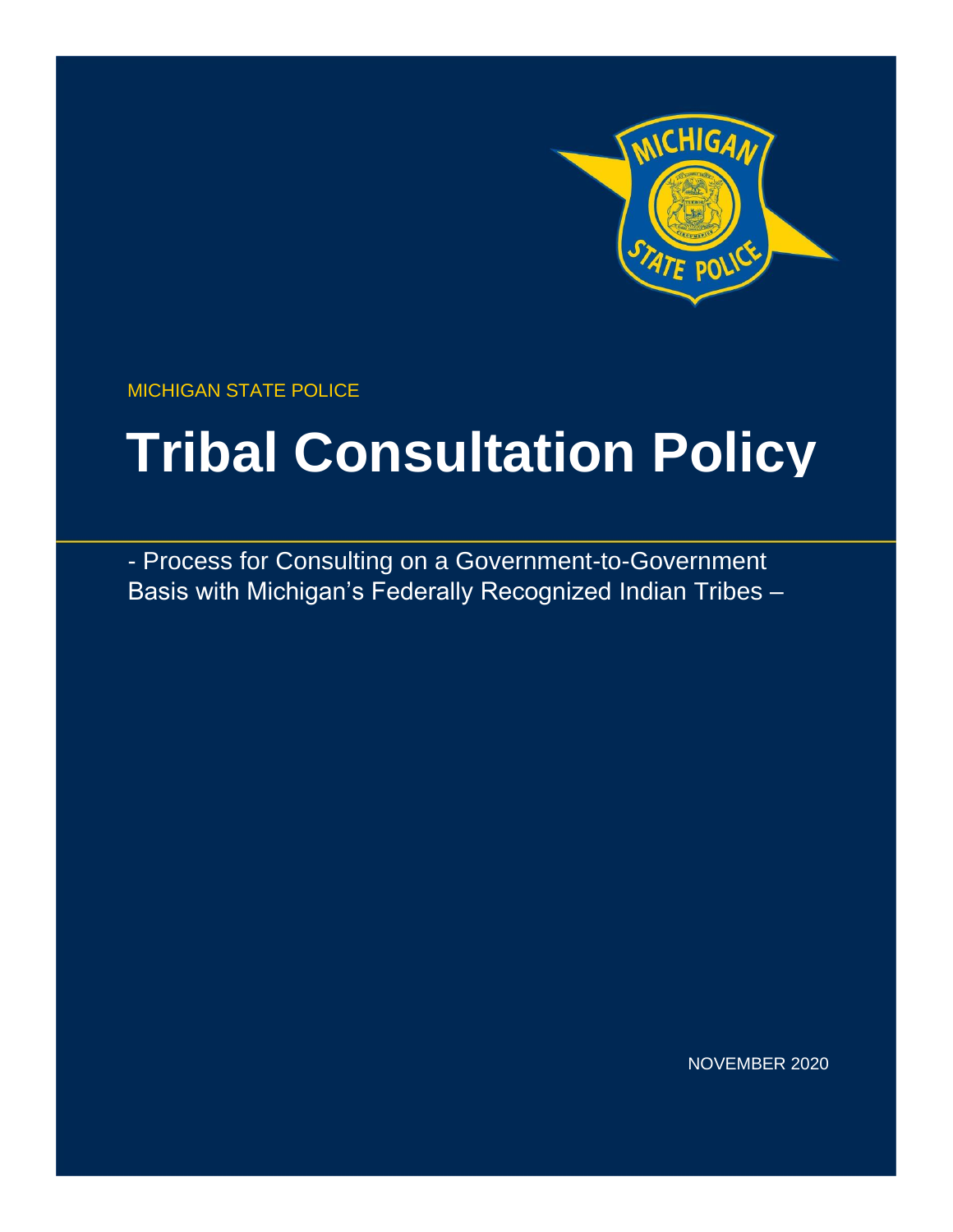## **Consultation with Federally Recognized Tribal Governments in Michigan**

\_\_\_\_\_\_\_\_\_\_\_\_\_\_\_\_\_\_\_\_\_\_\_\_\_\_\_\_\_\_\_\_\_\_\_\_\_\_\_\_\_\_\_\_\_\_\_\_\_\_\_\_\_\_\_\_\_\_\_\_\_\_\_\_\_\_\_\_\_\_\_\_\_\_\_\_

#### **Issue/Purpose:**

To comply with the requirements of the 2002 Government-to-Government Accord (Accord) and Executive Directive 2019-17 (Directive).

Through the successful implementation of the Accord and Directive, the Michigan State Police (MSP) seeks to strengthen our consultation, communication, coordination, and collaboration with the federally recognized Indian tribes located in Michigan.

#### **Policy:**

This policy does not prevent, discourage, or replace existing effective relationships, cooperative efforts, and lines of communication between the MSP and Michigan's federally recognized Indian tribes. Instead, this policy will specifically guide MSP staff to identify when consultation is appropriate, how to properly notify the potentially affected tribe(s), how to gather input from the potentially affected tribe(s) through consultation, and how to provide feedback from the MSP to the tribe(s) involved in the consultation on how their input was considered by the MSP.

The MSP recognizes that tribal governments are sovereign entities with the inherent authority to exercise jurisdiction over their respective lands and citizens. Furthermore, federally recognized Indian tribes located in Michigan possess the right to self-governance and self-determination. Accordingly, it is the MSP's policy to consult with the federally recognized Indian tribes located in Michigan regarding actions and decision that may affect tribal interests.

The MSP will strive to provide meaningful consultation with the federally recognized Indian tribes located in Michigan when a MSP decision or action is identified as potentially impacting the reserved treaty rights or tribal interest of a tribe or tribes. The MSP will proactively seek to identify when a potential decision or action could impact the reserved treaty rights of a tribe(s) or tribal interests and will seek to engage in meaningful consultation prior to making a final decision on those identified activities.

This policy will specifically provide staff with procedure guidance on:

- 1. How to identify when a proposed decision or action could potentially impact the reserved treaty right of a tribe or tribes.
- 2. How to notify the potentially affected tribe(s).
- 3. How to gather input from the potentially affected tribe(s) through meaningful consultation.
- 4. How to provide proper feedback to the tribe(s) involved in the consultation.

#### **General Information:**

On October 28, 2002, the State of Michigan entered a Government-to-Government Accord with the federally recognized Indian tribes located in Michigan. This Accord served as an acknowledgment by the State of each tribe's sovereignty and right to self-governance and self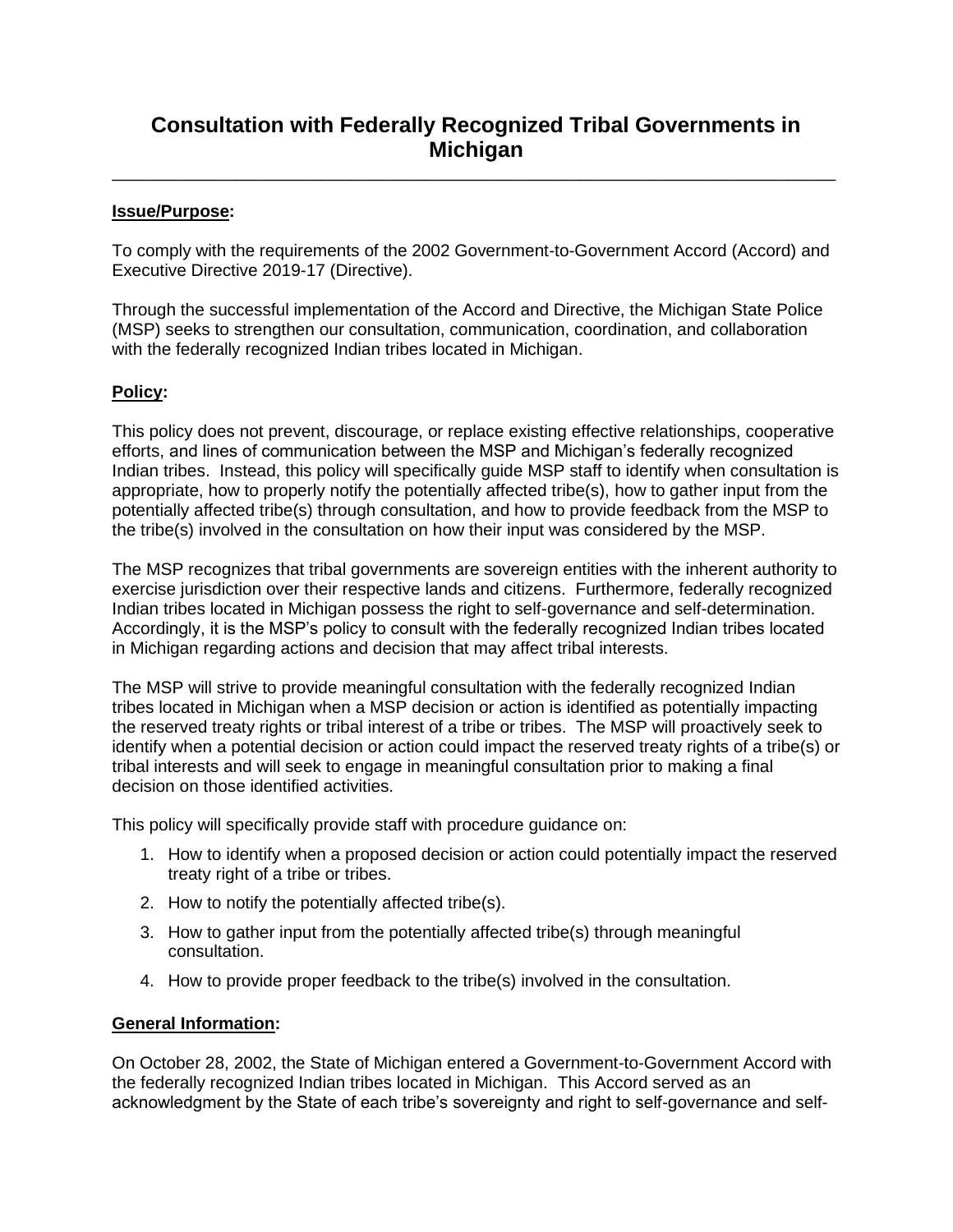determination. It also served as a commitment by each tribe and the State to develop an effective process to permit representatives of the other government to provide meaningful and timely input on matters that significantly or uniquely affect the interests of that government to minimize and avoid disputes.

On October 31, 2019, Governor Whitmer issued Executive Directive No. 2019-17 that specifically requires each state department to adopt a tribal consultation policy. This Directive serves to reaffirm, implement, formalize, and extend the commitments made by the State of Michigan in the Accord. First, it ensures that all departments are aware of and adhere to certain fundamental principles regarding government-to-government relations with Michigan's federally recognized Indian tribes. Second, it describes a process of tribal consultation designed to ensure meaningful and mutually beneficial communication and collaboration between these tribes and the departments on all matters of shared concern. Lastly, it builds into the operations of the State of Michigan the infrastructure necessary to ensure that the objective of this Directive, the Accord, and the strong tribal-state relationship envisioned by them, are realized as fully as possible.

Questions or concerns regarding this policy and procedure should be directed to Steve Beatty, MSP's Tribal Liaison, at [Beattys@michigan.gov](mailto:Beattys@michigan.gov) or 517-284-3236.

#### **Roles and Responsibilities:**

*Department Tribal Liaison* - Responsibilities of the MSP's Tribal Liaison include the following:

- 1. Monitoring and ensuring MSP's implementation of and compliance with the Accord, Directive, and this policy.
- 2. Coordinating with MSP Divisions to further develop and review procedures for the implementation of this policy.
- 3. Coordinating MSP's interactions with the governments of Michigan's federally recognized Indian tribes.
- 4. Coordinating and implementing the tribal consultation process, including serving as a point of contact for MSP staff, tribal governments, and other parties interested in the process.
- 5. Coordinate annual training on tribal-state relations for all department employees whose job description includes tribal relations or affairs, are expected to have direct interactions with tribes, or who work on matters that could potentially impact the reserved treaty right of a tribe(s) or tribal interests.
- 6. Communicating with the governor's advisor on tribal-state affairs regarding MSP's compliance with the Directive and the Accord, and MSP's interactions with Michigan's federally recognized Indian tribes.
- 7. Participating in the annual summit, the annual Tribal-State Forum, and monthly tribalstate conference calls as coordinated by the governor's advisor on tribal-state affairs.
- 8. Producing an annual report regarding the MSP's implementation of the Directive and the Accord. The report must be submitted to the governor's advisor on tribal-state affairs and to the MSP Director no less than 21 days before the annual Tribal-State summit.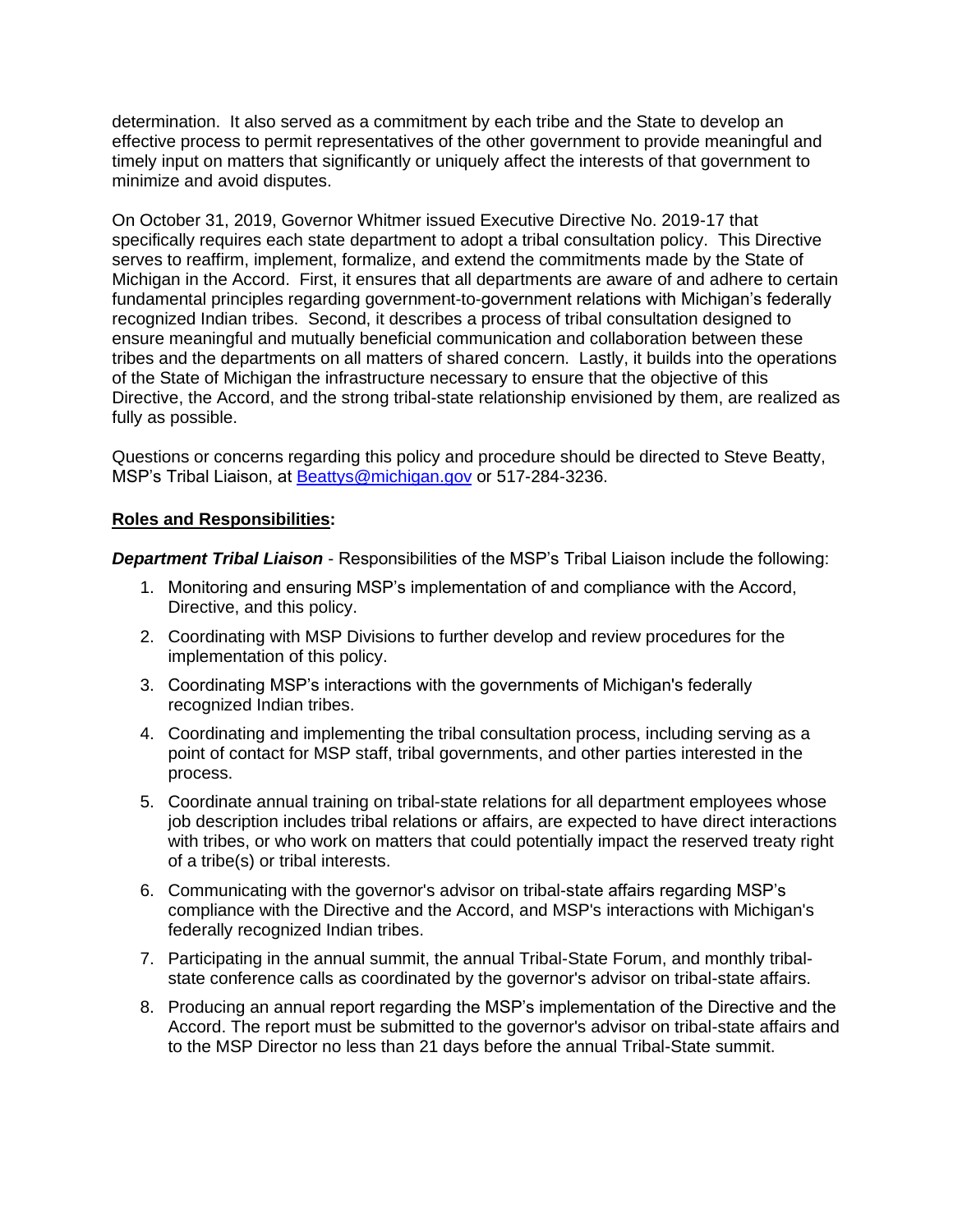*Division Tribal Coordinators* - Division Tribal Coordinators may be assigned to serve as a point of contact for the Department Tribal Liaison as subject matter experts related to tribal affairs and division programs. Division Tribal Coordinators will also serve as points of contact for division staff to assist in the implementation of this policy.

*MSP Staff* - MSP staff can include staff from all levels within the MSP. MSP staff assist in identifying matters appropriate for notification and consultation within their respective divisions and provide advice to the Division Tribal Coordinator and Department Tribal Liaison.

*Tribal Official* - The Tribal Official is an elected, appointed, or designated official who is determined by each tribe. Each tribe will determine their own roles and responsibilities within the consultation process.

#### **Training:**

MSP must provide annual training on tribal-state relations for all department employees whose job description includes tribal relations or affairs, are expected to have direct interactions with tribes, or who work on matters that could potentially impact the reserved treaty right of a tribe(s) or tribal interests. This training must teach the fundamentals of tribal sovereignty, tribal treaty rights, and tribal governance, and must also provide a historical overview of Indian tribes in Michigan, with lessons on indigenous dispossession and Indian boarding schools. The MSP Tribal Liaison will coordinate with the governor's advisor on tribal-state affairs to ensure the appropriate training opportunity is provided.

#### **Administering Division:**

Transparency and Accountability Division

#### **Procedure:**

| Step 1:<br><b>MSP Staff</b>                                                                    | Identifies the possible need for a consultation after a decision<br>or action was made.                                                                                                                                                                                                                                                                                                                                                                                                                                                                                                                                                                                                                                                                                                                                                                                                                                    |
|------------------------------------------------------------------------------------------------|----------------------------------------------------------------------------------------------------------------------------------------------------------------------------------------------------------------------------------------------------------------------------------------------------------------------------------------------------------------------------------------------------------------------------------------------------------------------------------------------------------------------------------------------------------------------------------------------------------------------------------------------------------------------------------------------------------------------------------------------------------------------------------------------------------------------------------------------------------------------------------------------------------------------------|
| Step 2:<br><b>MSP Staff, Division Tribal</b><br>Coordinators, and<br>Department Tribal Liaison | Uses the following mechanisms to identify if consultation is<br>appropriate:<br>State-Initiated Identification: When undertaking a decision<br>or action, the MSP must evaluate whether the decision or<br>action may affect tribal interests such that consultation<br>would be appropriate. Decisions or actions that may be<br>appropriate for consultation include, but are not limited to,<br>actions or decisions regarding: rules or regulations;<br>policies, guidance documents, or directives; permits; civil<br>enforcement and compliance monitoring; emergency<br>preparedness and response; federal authorizations or<br>delegations; and efforts to carry out state obligations<br>under a state compact or agreement.<br>Identification includes a determination of the complexity of<br>the decision or action, identifying the tribe(s) potentially<br>affected by the decision or action, the potential |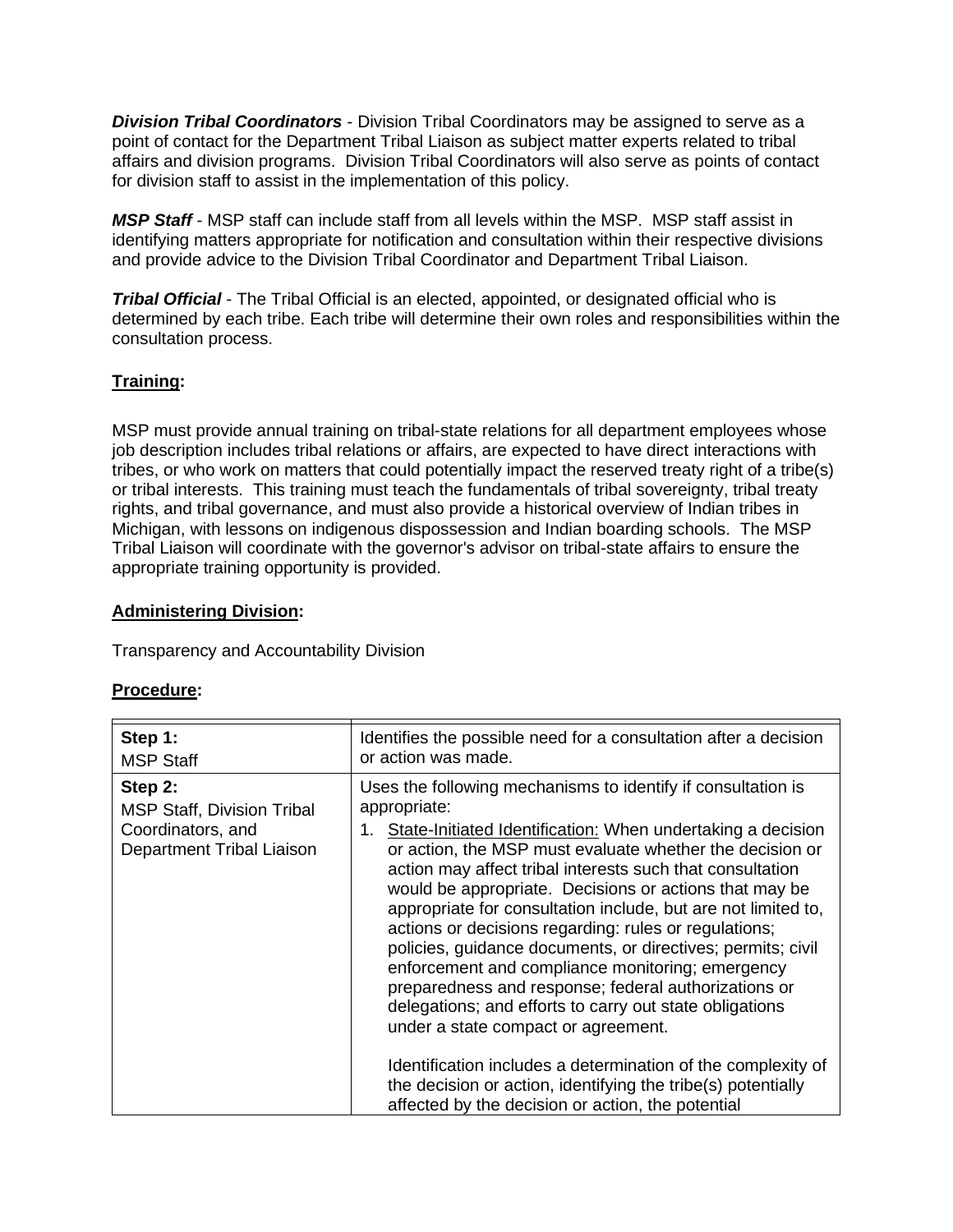|                                      | implications for tribe(s) of the decision or action, and any<br>time or resource constraints relevant to the application of<br>the consultation process to the decision or action. When<br>MSP staff are unclear if the decision or action warrants<br>consultation, they should immediately contact the MSP<br>Tribal Liaison for further assistance.                                                                                            |
|--------------------------------------|---------------------------------------------------------------------------------------------------------------------------------------------------------------------------------------------------------------------------------------------------------------------------------------------------------------------------------------------------------------------------------------------------------------------------------------------------|
|                                      | 2.<br>Tribal-Government-Initiated Identification: A tribal<br>government may initiate the consultation process by<br>identifying for the MSP any proposed decision or action<br>that may be appropriate for consultation. The MSP Tribal<br>Liaison must work with the MSP Director to evaluate<br>whether the activity is appropriate for consultation, and in<br>doing so must afford substantial weight to the tribal<br>government's request. |
|                                      | Other Resources: MSP must also utilize other relevant<br>3.<br>resources, such as tribal partnership groups in which the<br>tribes may be participants, to assist them in identifying<br>activities that may be appropriate for consultation.                                                                                                                                                                                                     |
| Step 3:<br><b>MSP Tribal Liaison</b> | Promptly notifies the tribe(s) potentially affected by proposed<br>decision or action.                                                                                                                                                                                                                                                                                                                                                            |
|                                      | NOTE: Notification may occur by regular or electronic<br>mail, telephone, or other agreed-upon means, depending<br>on the nature of the activity and the number of tribes<br>potentially affected.                                                                                                                                                                                                                                                |
|                                      | Notification must come from the MSP Tribal Liaison who must<br>strive to honor tribal preferences regarding the specific<br>method of notification, subject to applicable time and resource<br>constraints. The notification should be clear, direct and<br>between persons responsible for addressing the concern.                                                                                                                               |
|                                      | The notification must include the following:<br>Sufficient information to permit the potentially affected<br>1.<br>tribe(s) to make an informed decision regarding whether to                                                                                                                                                                                                                                                                     |
|                                      | proceed with consultation.<br>2. Apprise the tribe(s) of how they can provide input                                                                                                                                                                                                                                                                                                                                                               |
|                                      | regarding the proposed decision or action.<br>The proposed MSP's decision timeframe and when the<br>3.<br>MSP must receive a response from the tribe(s) regarding<br>their interest in holding a consultation.                                                                                                                                                                                                                                    |
| Step 4:<br>Tribe(s)                  | Receives and reviews notification. Submits feedback and<br>suggestions, if necessary.                                                                                                                                                                                                                                                                                                                                                             |
|                                      | NOTE: Feedback and suggestions may be provided to the<br>MSP in whatever format the tribe(s) and the MSP mutually<br>deem appropriate.                                                                                                                                                                                                                                                                                                            |